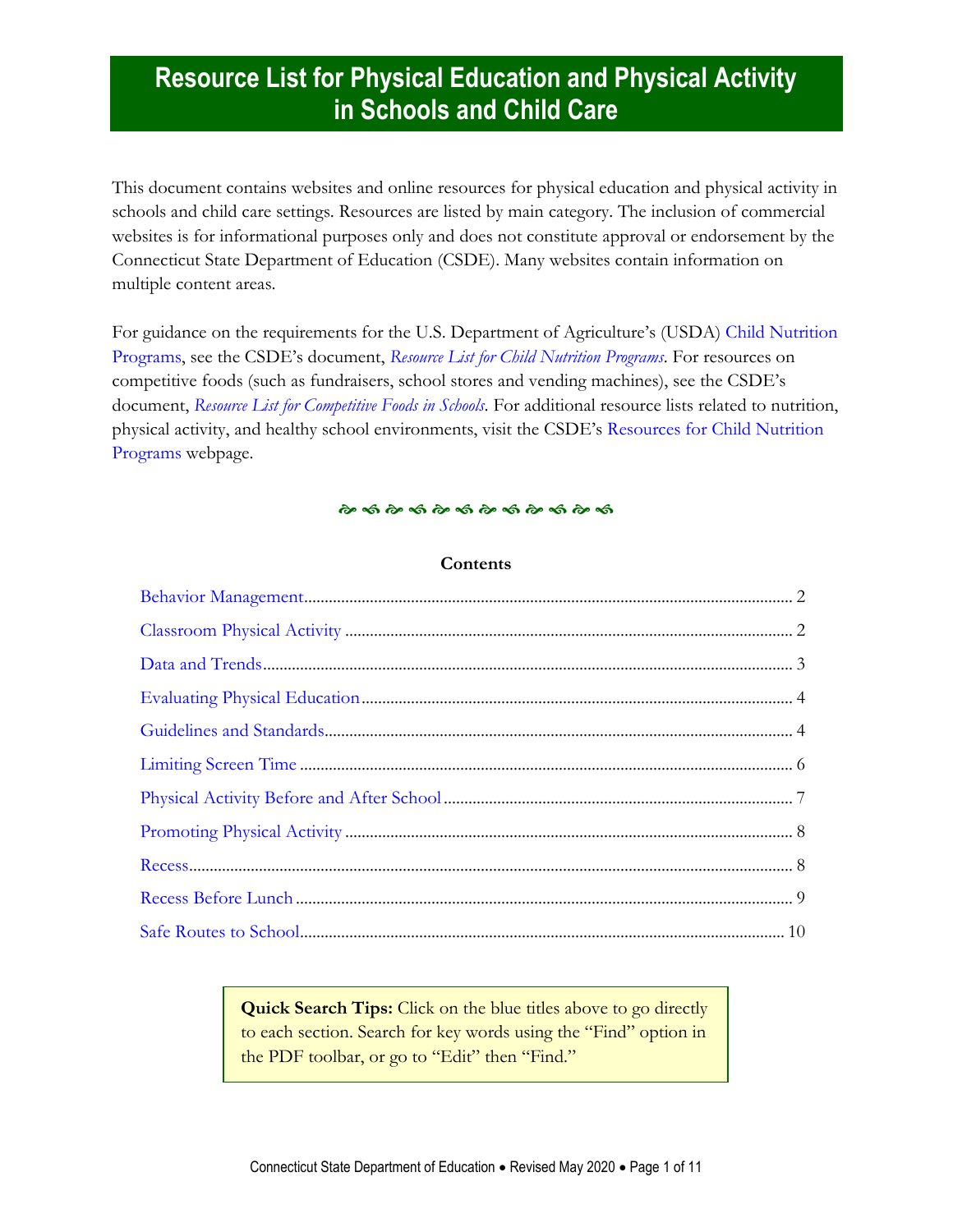### **Behavior Management**

Center on the Social and Emotional Foundations for Early Learning: <http://csefel.vanderbilt.edu/>

- Classroom Management (National Education Association): <http://www.nea.org/tools/ClassroomManagement.html>
- Collaborative for Academic, Social, and Emotional Learning (CASEL):<https://casel.org/>
- Good Behavior Game (Intervention Central): [https://www.interventioncentral.org/behavioral](https://www.interventioncentral.org/behavioral-interventions/schoolwide-classroommgmt/good-behavior-game)[interventions/schoolwide-classroommgmt/good-behavior-game](https://www.interventioncentral.org/behavioral-interventions/schoolwide-classroommgmt/good-behavior-game)
- Intervention Central:<https://www.interventioncentral.org/>
- Make Your Day Program: <http://makeyourdays.com/aboutmyd.html>
- National School Climate Center: [https://www.schoolclimate.org/about/our-approach/what-is](https://www.schoolclimate.org/about/our-approach/what-is-school-climate)[school-climate](https://www.schoolclimate.org/about/our-approach/what-is-school-climate)
- Position Statement: Physical Activity Used as Punishment and/or Behavior Management (Society of Health and Physical Educators):

[https://www.shapeamerica.org/uploads/pdfs/positionstatements/Using-Physical-Activity-as-](https://www.shapeamerica.org/uploads/pdfs/positionstatements/Using-Physical-Activity-as-Punishment-2009.pdf)[Punishment-2009.pdf](https://www.shapeamerica.org/uploads/pdfs/positionstatements/Using-Physical-Activity-as-Punishment-2009.pdf)

Positive Behavioral Interventions and Supports (PBIS)[:https://www.pbis.org/](https://www.pbis.org/)

Responsive Classroom:<https://www.responsiveclassroom.org/>

The Whole Child (The Association for Supervision and Curriculum Development): <http://www.wholechildeducation.org/>

### <span id="page-1-0"></span>**Classroom Physical Activity**

- ABC for Fitness (Activity Bursts in the Classroom) Teacher Manual (David Katz): <https://yalegriffinprc.griffinhealth.org/Portals/8/ABC-Fitness/ABCManual.pdf>
- Active Academics: Learning in the Move:<https://www.activeacademics.org/Default.asp>
- Classroom Exercise Breaks for Elementary Students (KidsHealth, The Nemours Foundation): <https://kidshealth.org/en/parents/elementary-exercises.html>
- Energizers for Nutrition Education (University of Minnesota Extension): <https://extension.umn.edu/nutrition-education/energizers-nutrition-education>
- Energizers: Classroom-based Physical Activities for Grades K-2 (East Carolina University): <https://thescholarship.ecu.edu/handle/10342/5943?show=full>

GoNoodle (HealthTeacher): [https://www.gonoodle.com/?ref\\_id=lesson\\_473](https://www.gonoodle.com/?ref_id=lesson_473)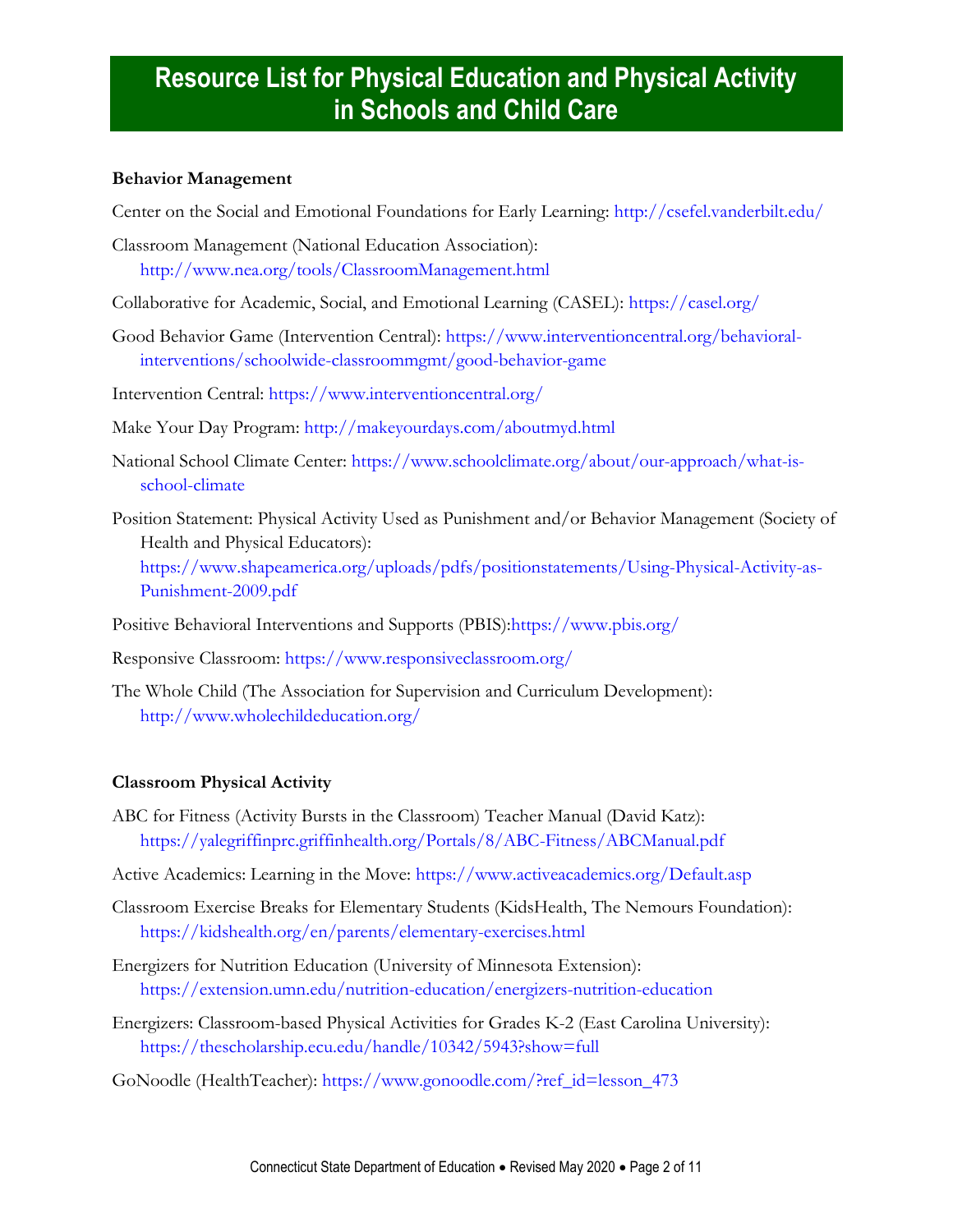- Mind and Body: Activities for the Elementary Classroom (Montana Office of Public Instruction): [https://opi.mt.gov/Portals/182/Page%20Files/Health%20%26%20Physical%20Education/07](https://opi.mt.gov/Portals/182/Page%20Files/Health%20%26%20Physical%20Education/07Mind_Body.pdf) [Mind\\_Body.pdf](https://opi.mt.gov/Portals/182/Page%20Files/Health%20%26%20Physical%20Education/07Mind_Body.pdf)
- Move to Learn (The Bower Foundation and Mississippi Department of Education): <https://www.movetolearnms.org/>
- Move-To-Improve (New York State Department of Education): <https://www.weteachnyc.org/resources/collection/move-improve/>
- TAKE 10!TM Commercial Program (International Life Sciences Institute (ILSI)):<https://take10.net/>

#### <span id="page-2-0"></span>**Data and Trends**

- Adolescent and School Health Data and Statistics (Centers for Disease Control and Prevention (CDC)):<https://www.cdc.gov/HealthyYouth/data/index.htm>
- Behavioral Risk Factor Surveillance System (CDC):<https://www.cdc.gov/BRFSS/>
- Connecticut School Health Survey (Department of Public Health): [https://portal.ct.gov/dph/Health-Information-Systems--Reporting/Hisrhome/Connecticut-](https://portal.ct.gov/dph/Health-Information-Systems--Reporting/Hisrhome/Connecticut-School-Health-Survey)[School-Health-Survey](https://portal.ct.gov/dph/Health-Information-Systems--Reporting/Hisrhome/Connecticut-School-Health-Survey)
- Data & Statistics, Division of Nutrition, Physical Activity, and Obesity (CDC): <https://www.cdc.gov/nccdphp/dnpao/division-information/data-stats/index.htm>
- National Adolescent and Young Adult Health Information Center:<https://nahic.ucsf.edu/>
- National Center for Health Statistics (CDC):<https://www.cdc.gov/nchs/>
- Physical Activity Data and Statistics (CDC):<https://www.cdc.gov/physicalactivity/data/>
- Physical Activity Facts (CDC):<https://www.cdc.gov/healthyschools/physicalactivity/facts.htm>
- Physical Education Benefits in Regards to Improving Academics/Brain Research: <https://www.pecentral.org/professional/defending/research.html>
- School Health Policies and Programs Study (SHPPS)(CDC): <https://www.cdc.gov/healthyyouth/data/shpps/index.htm>
- School Health Profiles (CDC):<https://www.cdc.gov/healthyyouth/data/profiles/index.htm>
- School Health Reports and Studies (USDA National Agricultural Library, Food and Nutrition, Information Center):<https://www.nal.usda.gov/fnic/reports-and-studies-0>
- Shape of the Nation: Status of Physical Education in the USA (Society of Health and Physical Educators): <https://www.shapeamerica.org/advocacy/son/>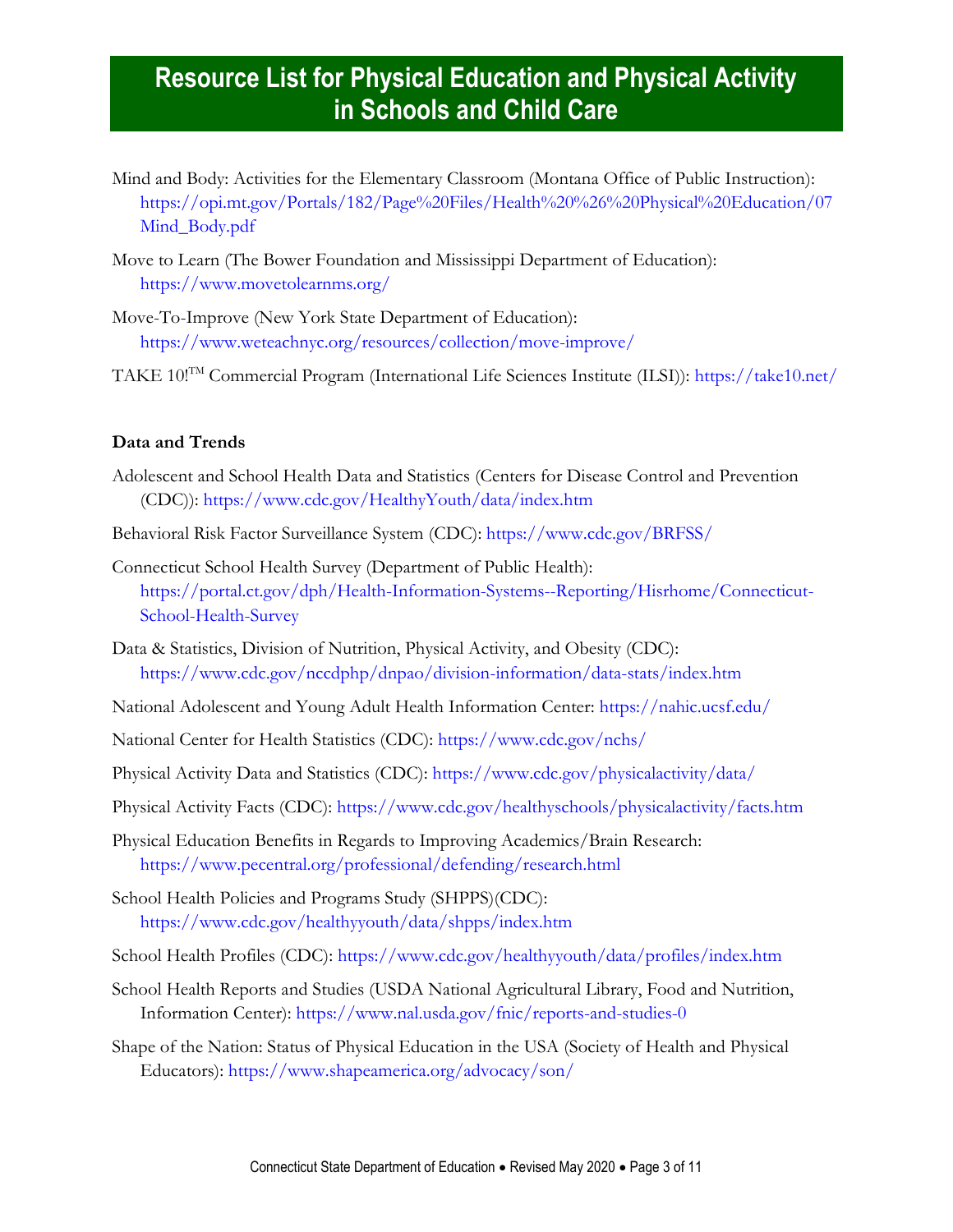The Effects of Physical and Outdoor Play on Young Children's Development: An Annotated Bibliography (Eastern Connecticut State University): [https://www.easternct.edu/center-for](https://www.easternct.edu/center-for-early-childhood-education/about-us/publications-documents/benefits-of-play-annotated-bibliography.pdf)[early-childhood-education/about-us/publications-documents/benefits-of-play-annotated](https://www.easternct.edu/center-for-early-childhood-education/about-us/publications-documents/benefits-of-play-annotated-bibliography.pdf)[bibliography.pdf](https://www.easternct.edu/center-for-early-childhood-education/about-us/publications-documents/benefits-of-play-annotated-bibliography.pdf)

Youth Risk Behavior Surveillance System (YRBSS) (CDC): <https://www.cdc.gov/healthyyouth/data/yrbs/index.htm>

### <span id="page-3-0"></span>**Evaluating Physical Education**

- Physical Activity Evaluation Handbook (U.S. Department of Health and Human Services and CDC): <https://www.cdc.gov/nccdphp/dnpa/physical/handbook/pdf/handbook.pdf>
- Physical Education Checklist (Society of Health and Physical Educators): [https://www.shapeamerica.org/standards/guidelines/upload/Physical-Education-Program-](https://www.shapeamerica.org/standards/guidelines/upload/Physical-Education-Program-Checklist.pdf)[Checklist.pdf](https://www.shapeamerica.org/standards/guidelines/upload/Physical-Education-Program-Checklist.pdf)
- Physical Education Curriculum Analysis Tool: A self-analysis tool for schools to assess physical education curricula (CDC):<https://www.cdc.gov/healthyschools/pecat/index.htm>
- Physical Education Teacher Performance Evaluation Tool (Society of Health and Physical Educators): [https://www.shapeamerica.org/ItemDetail?iProductCode=DL-](https://www.shapeamerica.org/ItemDetail?iProductCode=DL-PETPEVAL&Category=DOWNLOAD)[PETPEVAL&Category=DOWNLOAD](https://www.shapeamerica.org/ItemDetail?iProductCode=DL-PETPEVAL&Category=DOWNLOAD)
- School Health Index for Physical Activity and Healthy Eating: A Self-Assessment and Planning Guide (CDC): <https://www.cdc.gov/healthyschools/shi/index.htm>

#### <span id="page-3-1"></span>**Guidelines and Standards**

- Active Start. A Statement of Physical Activity Guidelines for Children Birth to Age 5 (Society of Health and Physical Activity Educators): <https://www.shapeamerica.org/standards/guidelines/activestart.aspx>
- Appropriate Instructional Practice Guidelines, K-12: A Side-by-Side Comparison (Society of Health and Physical Education): [https://www.shapeamerica.org/upload/Appropriate-Instructional-](https://www.shapeamerica.org/upload/Appropriate-Instructional-Practice-Guidelines-K-12.pdf)[Practice-Guidelines-K-12.pdf](https://www.shapeamerica.org/upload/Appropriate-Instructional-Practice-Guidelines-K-12.pdf)
- Best Practices Program (PE Central)<https://www.pecentral.org/bp/index.html>
- Bright Futures in Practice: Physical Activity (National Center for Education in Maternal and Child Health): <https://www.brightfutures.org/physicalactivity/about.htm>
- Comprehensive School Physical Activity Program (Society of Health and Physical Activity Educators): [https://www.shapeamerica.org/cspap/?hkey=67bc4e83-cfe4-46f6-8efa-](https://www.shapeamerica.org/cspap/?hkey=67bc4e83-cfe4-46f6-8efa-1ab023a27e27)[1ab023a27e27](https://www.shapeamerica.org/cspap/?hkey=67bc4e83-cfe4-46f6-8efa-1ab023a27e27)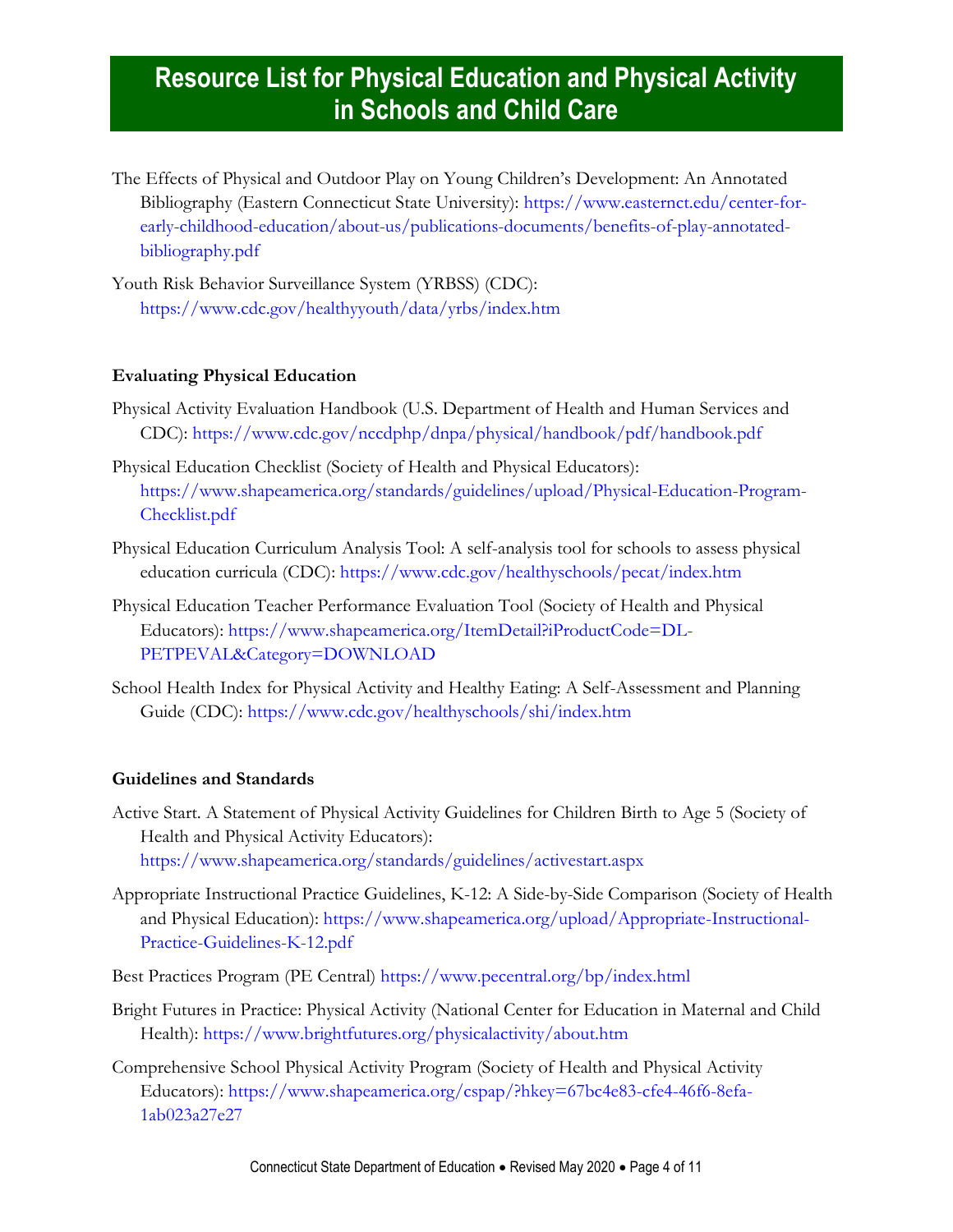- Comprehensive School Physical Activity Programs: A Guide for Schools E-Learning Module (CDC): [https://www.cdc.gov/healthyschools/professional\\_development/e](https://www.cdc.gov/healthyschools/professional_development/e-learning/CSPAP/index.html)[learning/CSPAP/index.html](https://www.cdc.gov/healthyschools/professional_development/e-learning/CSPAP/index.html)
- Grade-Level Outcomes for K-12 Physical Education (Society of Health and Physical Activity Educators): [https://www.shapeamerica.org/standards/pe/upload/Grade-Level-Outcomes-for-](https://www.shapeamerica.org/standards/pe/upload/Grade-Level-Outcomes-for-K-12-Physical-Education.pdf)[K-12-Physical-Education.pdf](https://www.shapeamerica.org/standards/pe/upload/Grade-Level-Outcomes-for-K-12-Physical-Education.pdf)
- Healthy and Balanced Living Curriculum Framework (CSDE): [https://portal.ct.gov/-](https://portal.ct.gov/-/media/SDE/Phys-Ed/HealthyBalancedLiving.pdf) [/media/SDE/Phys-Ed/HealthyBalancedLiving.pdf](https://portal.ct.gov/-/media/SDE/Phys-Ed/HealthyBalancedLiving.pdf)
- National Framework for Physical Activity and Physical Education (CDC): [https://www.cdc.gov/healthyschools/physicalactivity/pdf/National\\_Framework\\_Physical\\_Acti](https://www.cdc.gov/healthyschools/physicalactivity/pdf/National_Framework_Physical_Activity_and_Physical_Education_Resources_Support_CSPAP_508_tagged.pdf) [vity\\_and\\_Physical\\_Education\\_Resources\\_Support\\_CSPAP\\_508\\_tagged.pdf](https://www.cdc.gov/healthyschools/physicalactivity/pdf/National_Framework_Physical_Activity_and_Physical_Education_Resources_Support_CSPAP_508_tagged.pdf)
- National Physical Education Standards (Society of Health and Physical Educators): <https://www.shapeamerica.org/standards/pe/>
- Opportunity to Learn: Guidelines for Elementary, Middle & High School Physical Education (Society of Health and Physical Activity Educators): <https://www.shapeamerica.org/upload/Opportunity-to-Learn-Guidelines.pdf>
- Physical Activity for Children. A Statement of Guidelines for Children Ages 5-12 (Society of Health and Physical Educators): [https://www.shapeamerica.org/standards/guidelines/pa-children-5-](https://www.shapeamerica.org/standards/guidelines/pa-children-5-12.aspx) [12.aspx](https://www.shapeamerica.org/standards/guidelines/pa-children-5-12.aspx)
- Physical Activity Guidance Documents & Position Statements (Society of Health and Physical Activity Educators): <https://www.shapeamerica.org/advocacy/positionstatements/pa/>
- Physical Activity Guidelines for Americans (U.S. Department of Health and Human Services): <https://health.gov/our-work/physical-activity/current-guidelines>
- Physical Activity: Enhanced School-Based Physical Education (The Community Guide): [https://www.thecommunityguide.org/findings/physical-activity-enhanced-school-based](https://www.thecommunityguide.org/findings/physical-activity-enhanced-school-based-physical-education)[physical-education](https://www.thecommunityguide.org/findings/physical-activity-enhanced-school-based-physical-education)
- Physical Education (CSDE): <https://portal.ct.gov/SDE/Physical-Education/Physical-Education>
- Physical Education and Physical Activity (CDC): <https://www.cdc.gov/healthyschools/physicalactivity/index.htm>
- Position Statement: Physical Education is an Academic Subject:(Society of Health and Physical Activity Educators): [https://www.shapeamerica.org/advocacy/upload/Physical-Education-Is](https://www.shapeamerica.org/advocacy/upload/Physical-Education-Is-an-Academic-Subject-2.pdf)[an-Academic-Subject-2.pdf](https://www.shapeamerica.org/advocacy/upload/Physical-Education-Is-an-Academic-Subject-2.pdf)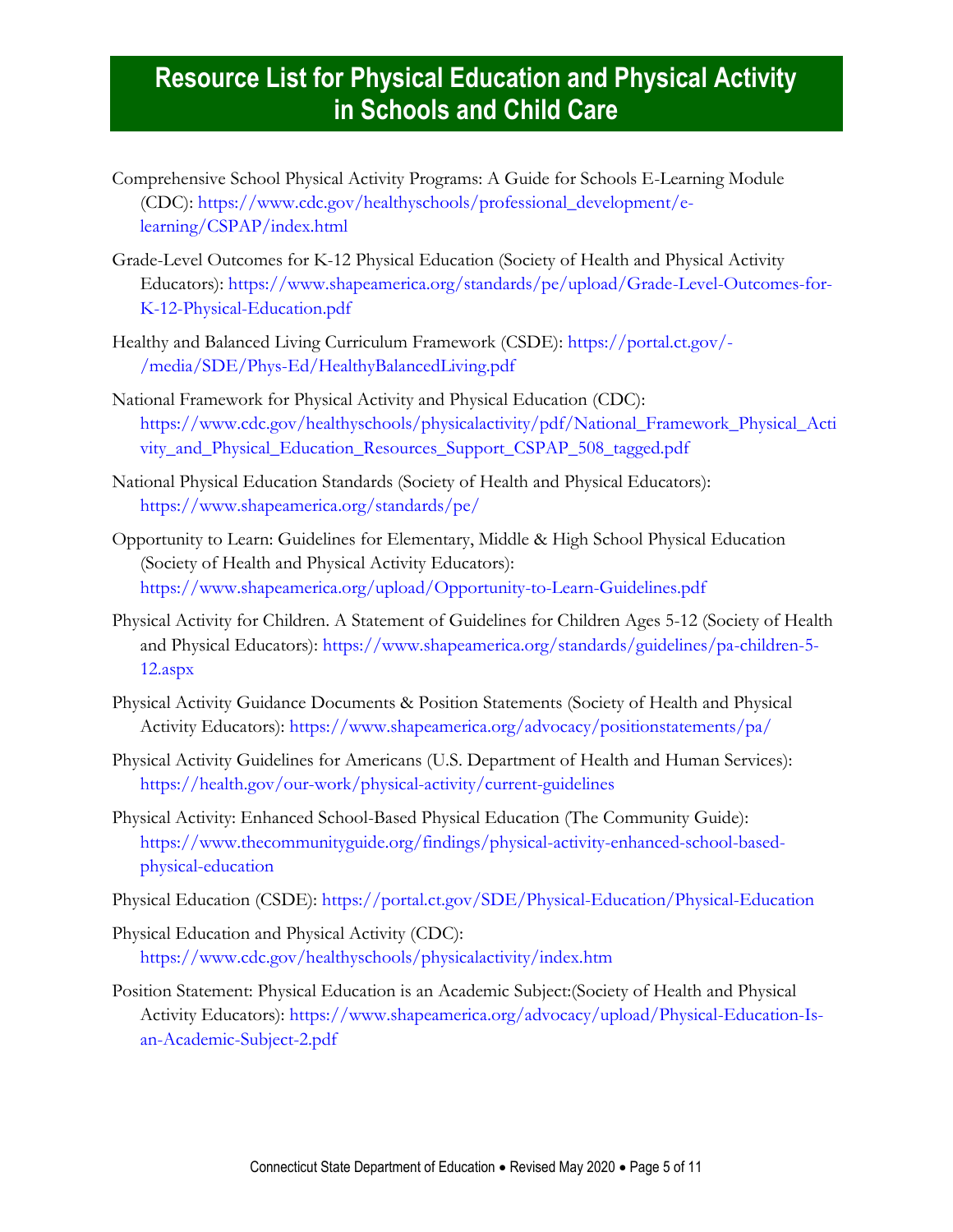- Position Statement: Schools Should Provide Before- and After-School Physical Activity and Intramural Programs (Society of Health and Physical Educators): [https://www.shapeamerica.org/uploads/pdfs/2018/advocacy/position-statements/Before-and-](https://www.shapeamerica.org/uploads/pdfs/2018/advocacy/position-statements/Before-and-After-School-Physical-Activity.pdf)[After-School-Physical-Activity.pdf](https://www.shapeamerica.org/uploads/pdfs/2018/advocacy/position-statements/Before-and-After-School-Physical-Activity.pdf)
- The CDC Guide to Strategies to Increase Physical Activity in the Community (CDC): [https://www.cdc.gov/obesity/downloads/PA\\_2011\\_WEB.pdf](https://www.cdc.gov/obesity/downloads/PA_2011_WEB.pdf)

### <span id="page-5-0"></span>**Limiting Screen Time**

Center on Media and Child Health (Boston Children's Hospital): <https://cmch.tv/>

- Help Children Reduce Screen Time (We Can! Ways to Enhance Children's Activity & Nutrition, U.S. Department of Health and Human Services): [https://www.nhlbi.nih.gov/health/educational/wecan/downloads/tip\\_screen\\_time.pdf](https://www.nhlbi.nih.gov/health/educational/wecan/downloads/tip_screen_time.pdf)
- Limit Screen Time (Action for Healthy Kids): [https://www.actionforhealthykids.org/activity/limit](https://www.actionforhealthykids.org/activity/limit-screen-time/)[screen-time/](https://www.actionforhealthykids.org/activity/limit-screen-time/)
- Limit Use of TV, Computers and Mobile Device (Healthy Kids, Healthy Future, Nemours Children's Health System): [https://healthykidshealthyfuture.org/5-healthy-goals/reduce-screen](https://healthykidshealthyfuture.org/5-healthy-goals/reduce-screen-time/)[time/](https://healthykidshealthyfuture.org/5-healthy-goals/reduce-screen-time/)
- Limit Use of TV, Computers and Mobile Devices (The Nemours Foundation): <https://healthykidshealthyfuture.org/5-healthy-goals/reduce-screen-time/>
- Media use in childhood: Evidence-based recommendations for caregivers (American Psychological Association): [https://www.apa.org/pi/families/resources/newsletter/2019/05/media-use](https://www.apa.org/pi/families/resources/newsletter/2019/05/media-use-childhood)[childhood](https://www.apa.org/pi/families/resources/newsletter/2019/05/media-use-childhood)
- Reduce Screen Time (We Can! National Institutes of Health (NIH) National Heart, Lung and Blood Institute): <https://www.nhlbi.nih.gov/health/educational/wecan/reduce-screen-time/index.htm>
- Screen Time and Children How to Guide Your Child (Mayo Clinic): [https://www.mayoclinic.org/healthy-lifestyle/childrens-health/in-depth/children-and-tv/art-](https://www.mayoclinic.org/healthy-lifestyle/childrens-health/in-depth/children-and-tv/art-20047952)[20047952](https://www.mayoclinic.org/healthy-lifestyle/childrens-health/in-depth/children-and-tv/art-20047952)
- Screen Time and Children (Medline Plus): <https://medlineplus.gov/ency/patientinstructions/000355.htm>
- <span id="page-5-1"></span>Tips to Reduce Screen Time (NIH National Heart, Lung and Blood Institute): [https://www.nhlbi.nih.gov/health/educational/wecan/reduce-screen-time/tips-to-reduce](https://www.nhlbi.nih.gov/health/educational/wecan/reduce-screen-time/tips-to-reduce-screen-time.htm)[screen-time.htm](https://www.nhlbi.nih.gov/health/educational/wecan/reduce-screen-time/tips-to-reduce-screen-time.htm)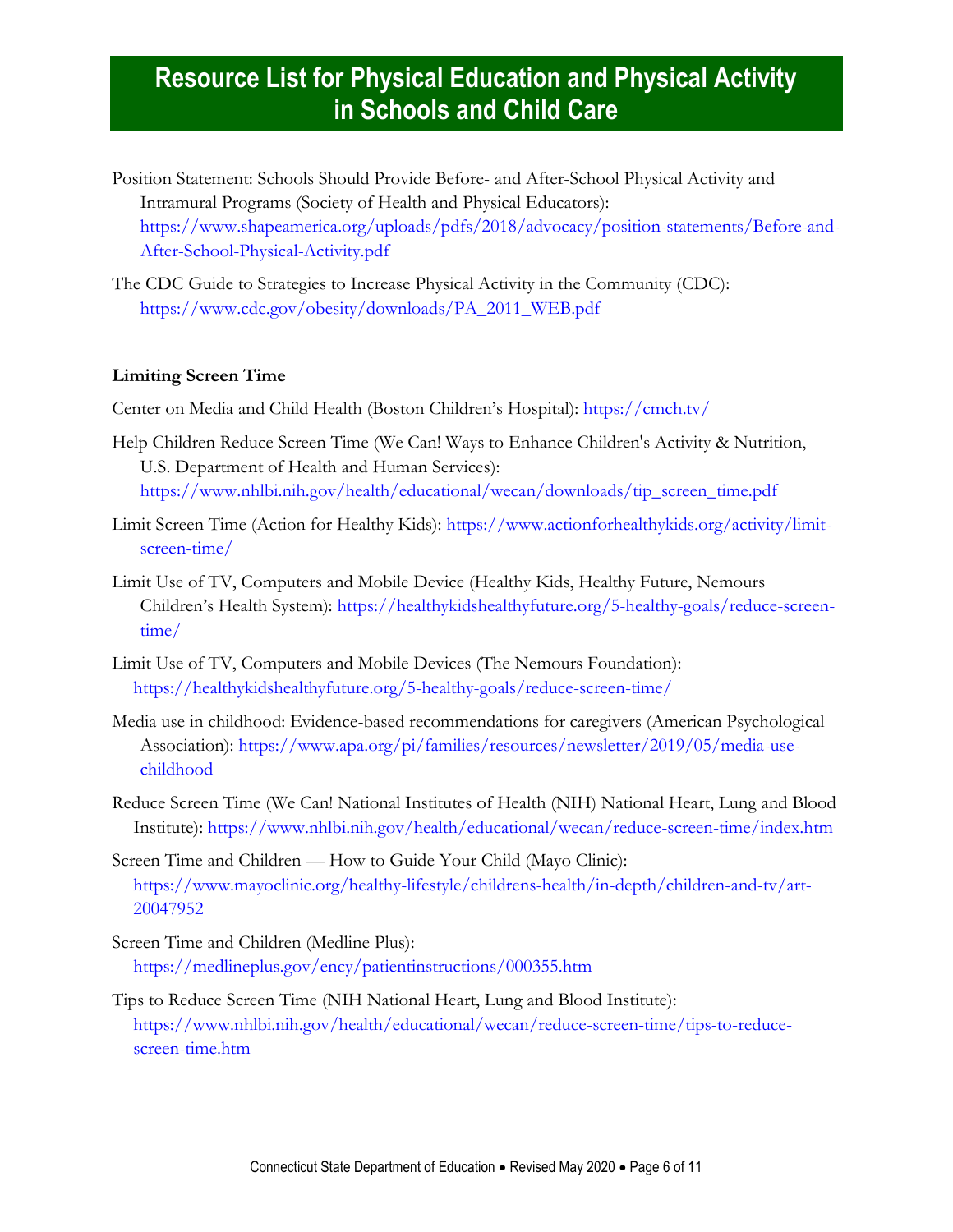### **Physical Activity Before and After School**

After-school Health Programs (CATCH):<https://catchinfo.org/programs/after-school/>

- California After School Physical Activity Guidelines (California Department of Education): <https://www.cde.ca.gov/ls/ex/documents/paguidelines.pdf>
- Health & Wellness Resources (California Afterschool Network): <https://www.afterschoolnetwork.org/resources>
- Healthy Out-of-School Time (National Institute on Out-of-School Time): <https://www.niost.org/Physical-Activity/>
- Intramural Programs & Activity Clubs (Action for Healthy Kids): <https://www.actionforhealthykids.org/activity/intramural-programs-activity-clubs/>
- Kids on the Move: Afterschool Programs Promoting Healthy Eating and Physical Activity (Afterschool Alliance): [https://www.afterschoolalliance.org/AA3PM/Kids\\_on\\_the\\_Move.pdf](https://www.afterschoolalliance.org/AA3PM/Kids_on_the_Move.pdf)
- Moving More at School: Increasing physical activity before, during and after school (Active Living Research, Robert Wood Johnson Foundation): [https://activelivingresearch.org/sites/activelivingresearch.org/files/ALR.Resources.Summary\\_S](https://activelivingresearch.org/sites/activelivingresearch.org/files/ALR.Resources.Summary_Schools_09.04.12.pdf) [chools\\_09.04.12.pdf](https://activelivingresearch.org/sites/activelivingresearch.org/files/ALR.Resources.Summary_Schools_09.04.12.pdf)
- Ohio Kids on the Move: Physical Activity Guidelines for Afterschool Programs (Ohio Afterschool Network):<https://occrra.org/wp-content/occrra/spec/spec-pag-final.pdf>
- Physical Activity Before and After School (CDC): <https://www.cdc.gov/healthyschools/physicalactivity/pa-before-after.htm>
- Physical Activity Before and After School: How Can You Help? (CDC): [https://www.cdc.gov/healthyschools/parentengagement/pdf/P4HS\\_BeforeAfterPA.pdf](https://www.cdc.gov/healthyschools/parentengagement/pdf/P4HS_BeforeAfterPA.pdf)
- Position Statement: Schools Should Provide Before- and After-School Physical Activity and Intramural Sport Programs (Society of Health and Physical Activity Educators): [https://www.shapeamerica.org/uploads/pdfs/2018/advocacy/position-statements/Before-and-](https://www.shapeamerica.org/uploads/pdfs/2018/advocacy/position-statements/Before-and-After-School-Physical-Activity.pdf)[After-School-Physical-Activity.pdf](https://www.shapeamerica.org/uploads/pdfs/2018/advocacy/position-statements/Before-and-After-School-Physical-Activity.pdf)
- <span id="page-6-0"></span>Promoting Physical Activity and Healthy Nutrition in Afterschool Settings: Strategies for Program Leaders and Policy Makers (U.S. Department of Health and Human Services): <https://www.researchconnections.org/childcare/resources/13558/pdf>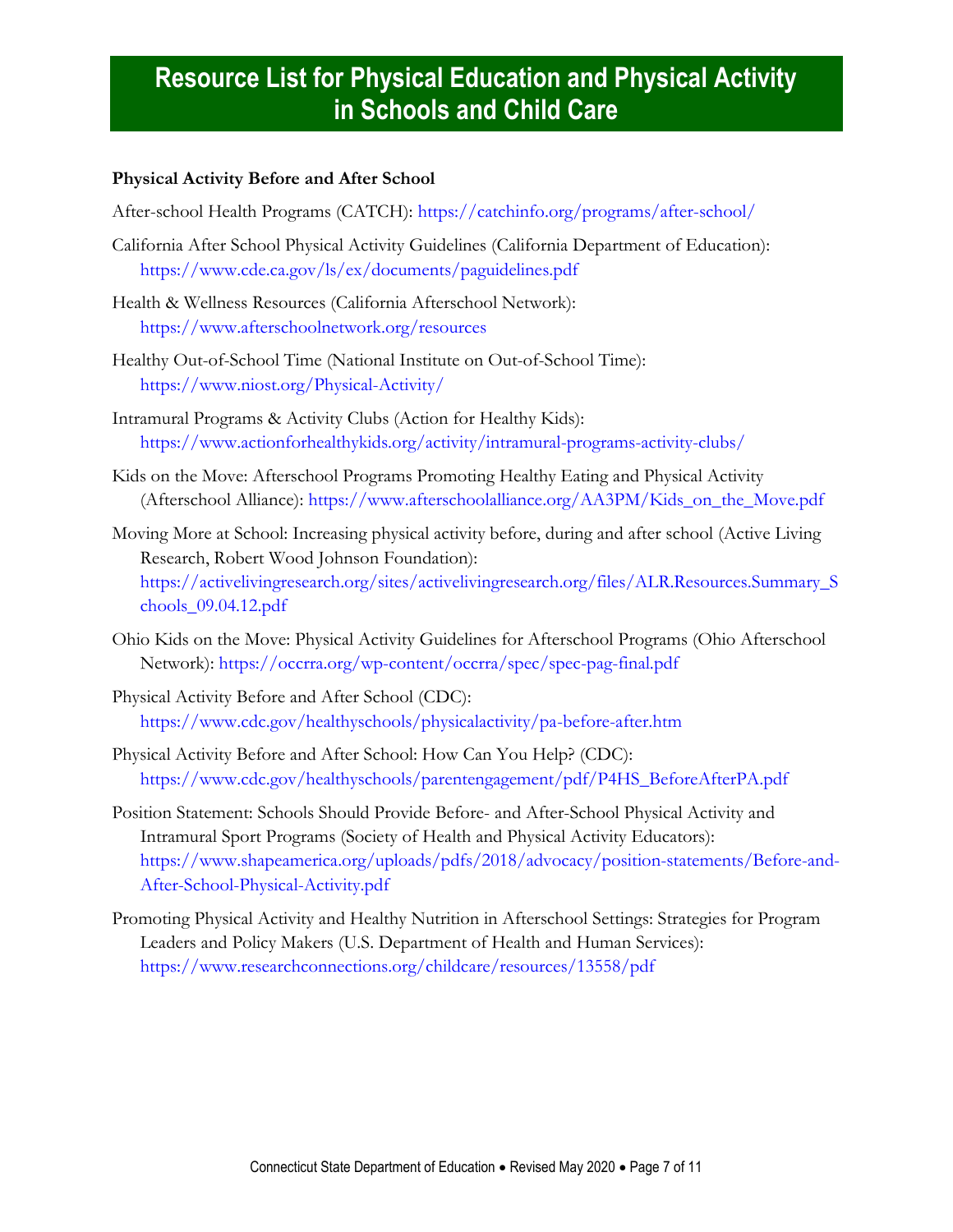### **Promoting Physical Activity**

Best Practices Searchable Database (PE Central): <https://www.pecentral.org/bp/index.html>

- Fuel Up to Play 60 (National Dairy Council): <https://www.fueluptoplay60.com/>
- Helping Children in Child Care Be Physically Active (Extension Alliance for Better Child Care): <https://childcare.extension.org/helping-children-in-child-care-be-physically-active/>
- One Step at a Time: Helping Young Children Be Physically Active!—Bright Futures Obesity Prevention Training for Child Care Providers (Georgetown University): <https://www.brightfutures.org/one-step/index.html>
- Project ACES (All Children Exercising Simultaneously) (Youth Fitness Coalition, Inc.): <https://lensaunders.com/aces/aces.html>
- SPARK (Sports, Play and Active Recreation for Kids):<https://sparkpe.org/>

#### <span id="page-7-0"></span>**Recess**

- 60 Alternatives to Withholding Recess (Peaceful Playgrounds): <https://peacefulplaygrounds.com/60-alternatives-to-withholding-recess/>
- Developing a School Recess Plan (Board of Education of the City of Chicago): [https://www.cps.edu/News/Press\\_releases/Documents/DevelopingSchoolRecessPlan.pdf](https://www.cps.edu/News/Press_releases/Documents/DevelopingSchoolRecessPlan.pdf)
- Guide for Recess Policy (Society of Health and Physical Educators): <https://www.shapeamerica.org/advocacy/upload/Guide-for-Recess-Policy.pdf>
- International Play Association:<http://ipaworld.org/>
- Peaceful Playground:<https://peacefulplaygrounds.com/>
- Playworks:<https://www.playworks.org/>
- Policy Statement: The Crucial Role of Recess in School (American Academy of Pediatrics,): <https://pediatrics.aappublications.org/content/131/1/183>
- Position Statement: Supporting Scheduled Recess (National Association of School Nurses): [https://www.nasn.org/advocacy/professional-practice-documents/position-statements/ps](https://www.nasn.org/advocacy/professional-practice-documents/position-statements/ps-recess)[recess](https://www.nasn.org/advocacy/professional-practice-documents/position-statements/ps-recess)
- Right to Recess Campaign (Peaceful Playgrounds): <https://peacefulplaygrounds.com/right-to-recess-campaign/>
- [The Case for Elementary School Recess](http://www.ipausa.org/recesshandbook.htm) (The American Association for the Child's Right to Play): <https://www.peacefulplaygrounds.com/pdf/right-to-recess/the-case-for-recess.pdf>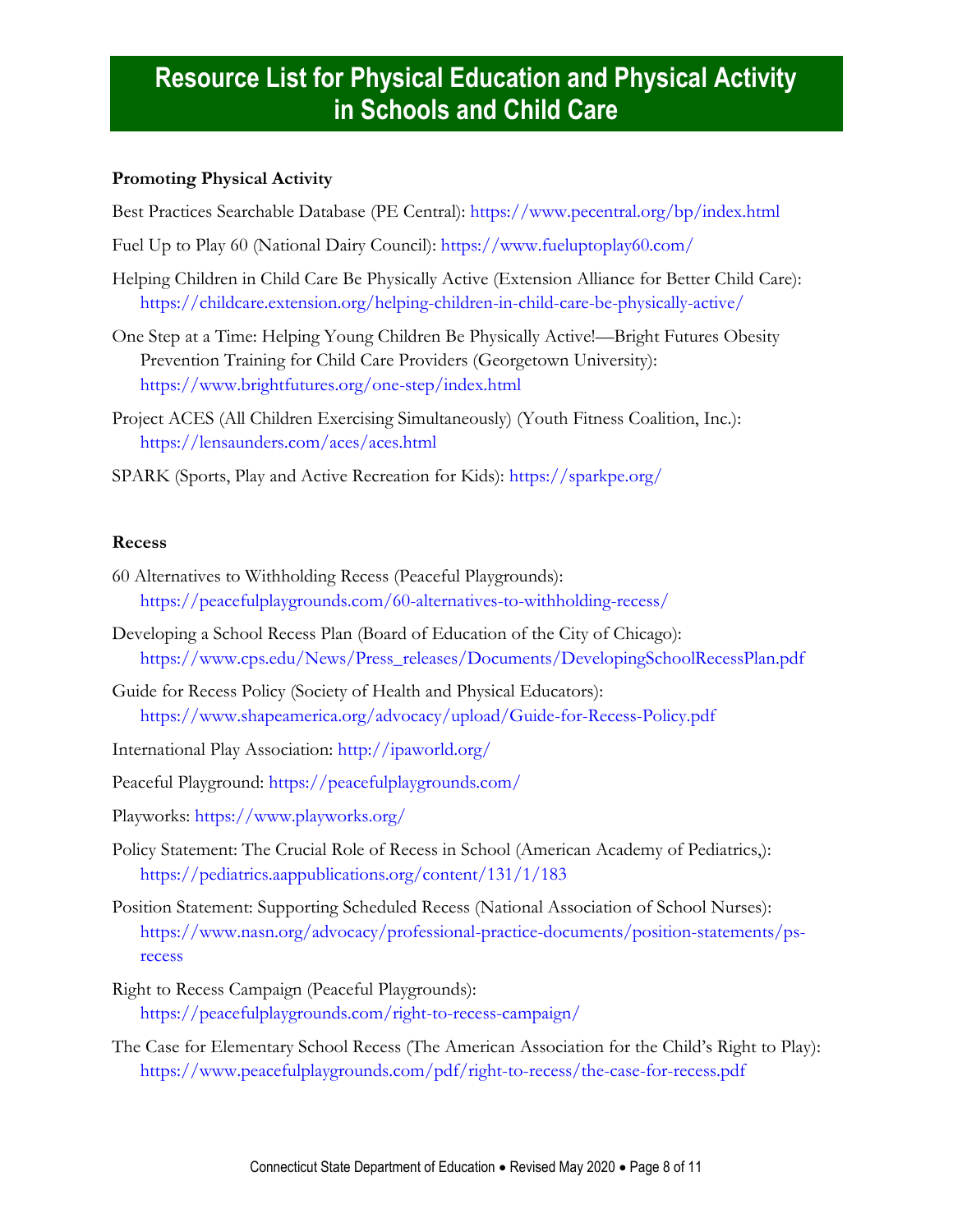### <span id="page-8-0"></span>**Recess before Lunch**

- Barriers to Recess Placement Prior to Lunch in Elementary Schools (Institute of Child Nutrition,): [https://theicn.org/resources/186/research-documents/103953/barriers-to-recess-placement](https://theicn.org/resources/186/research-documents/103953/barriers-to-recess-placement-prior-to-lunch-in-elementary-schools.pdf)[prior-to-lunch-in-elementary-schools.pdf](https://theicn.org/resources/186/research-documents/103953/barriers-to-recess-placement-prior-to-lunch-in-elementary-schools.pdf)
- Benefits of Recess Before Lunch Fact Sheet (Hamilton County Coordinated School Health Committee): [https://www.peacefulplaygrounds.com/download/lunch/benefits-recess-before](https://www.peacefulplaygrounds.com/download/lunch/benefits-recess-before-lunch-facts.pdf)[lunch-facts.pdf](https://www.peacefulplaygrounds.com/download/lunch/benefits-recess-before-lunch-facts.pdf)
- Focus Groups Identify Barriers to Recess Placement Prior to Lunch in Elementary Schools (Institute of Child Nutrition): [https://theicn.org/resources/345/research-briefs/105033/insight\\_30.pdf](https://theicn.org/resources/345/research-briefs/105033/insight_30.pdf)
- Impacts of Scheduling Recess Before Lunch in Elementary Schools: A Case Study Approach of Plate Waste and Perceived Behaviors (The Journal of Child Nutrition & Management): [https://schoolnutrition.org/uploadedFiles/5\\_News\\_and\\_Publications/4\\_The\\_Journal\\_of\\_Chil](https://schoolnutrition.org/uploadedFiles/5_News_and_Publications/4_The_Journal_of_Child_Nutrition_and_Management/Spring_2016/6-ImpactsofSchedulingRecessBeforeLunch.pdf) [d\\_Nutrition\\_and\\_Management/Spring\\_2016/6-ImpactsofSchedulingRecessBeforeLunch.pdf](https://schoolnutrition.org/uploadedFiles/5_News_and_Publications/4_The_Journal_of_Child_Nutrition_and_Management/Spring_2016/6-ImpactsofSchedulingRecessBeforeLunch.pdf)
- NFSMI Best Practice Checklist for School Nutrition Professionals Implementing or Assessing Recess Before Lunch in Elementary Schools (Institute of Child Nutrition): [https://theicn.org/resources/346/resources/106576/nfsmi-best-practice-checklist-for-school](https://theicn.org/resources/346/resources/106576/nfsmi-best-practice-checklist-for-school-nutrition-professionals-implementing-or-assessing-recess-before-lunch-in-elementary-schools-2.pdf)[nutrition-professionals-implementing-or-assessing-recess-before-lunch-in-elementary-schools-](https://theicn.org/resources/346/resources/106576/nfsmi-best-practice-checklist-for-school-nutrition-professionals-implementing-or-assessing-recess-before-lunch-in-elementary-schools-2.pdf)[2.pdf](https://theicn.org/resources/346/resources/106576/nfsmi-best-practice-checklist-for-school-nutrition-professionals-implementing-or-assessing-recess-before-lunch-in-elementary-schools-2.pdf)
- Recess Before Lunch (Action for Healthy Kids): <https://www.actionforhealthykids.org/activity/recess-before-lunch/>
- Recess Before Lunch Resources (Peaceful Playgrounds): [https://peacefulplaygrounds.com/recess](https://peacefulplaygrounds.com/recess-lunch-members/)[lunch-members/](https://peacefulplaygrounds.com/recess-lunch-members/)
- Recess Before Lunch Toolkit for Missouri Schools (Missouri Department of Health and Senior Services): [https://health.mo.gov/living/wellness/nutrition/schoolwellness/pdf/recess-before](https://health.mo.gov/living/wellness/nutrition/schoolwellness/pdf/recess-before-lunch-toolkit.pdf)[lunch-toolkit.pdf](https://health.mo.gov/living/wellness/nutrition/schoolwellness/pdf/recess-before-lunch-toolkit.pdf)
- Recess Before Lunch: Optimizing School Schedules to Support Learning (Montana Office of Public Instruction): <http://www.montana.edu/teamnutrition/documents/RBL%20Entire%20Guide%202018.pdf>
- Relationships of Meal and Recess Schedules to Plate Waste in Elementary Schools (The Journal of Child Nutrition & Management):

[https://schoolnutrition.org/uploadedFiles/5\\_News\\_and\\_Publications/4\\_The\\_Journal\\_of\\_Chil](https://schoolnutrition.org/uploadedFiles/5_News_and_Publications/4_The_Journal_of_Child_Nutrition_and_Management/Fall_2004/5-bergman.pdf) [d\\_Nutrition\\_and\\_Management/Fall\\_2004/5-bergman.pdf](https://schoolnutrition.org/uploadedFiles/5_News_and_Publications/4_The_Journal_of_Child_Nutrition_and_Management/Fall_2004/5-bergman.pdf)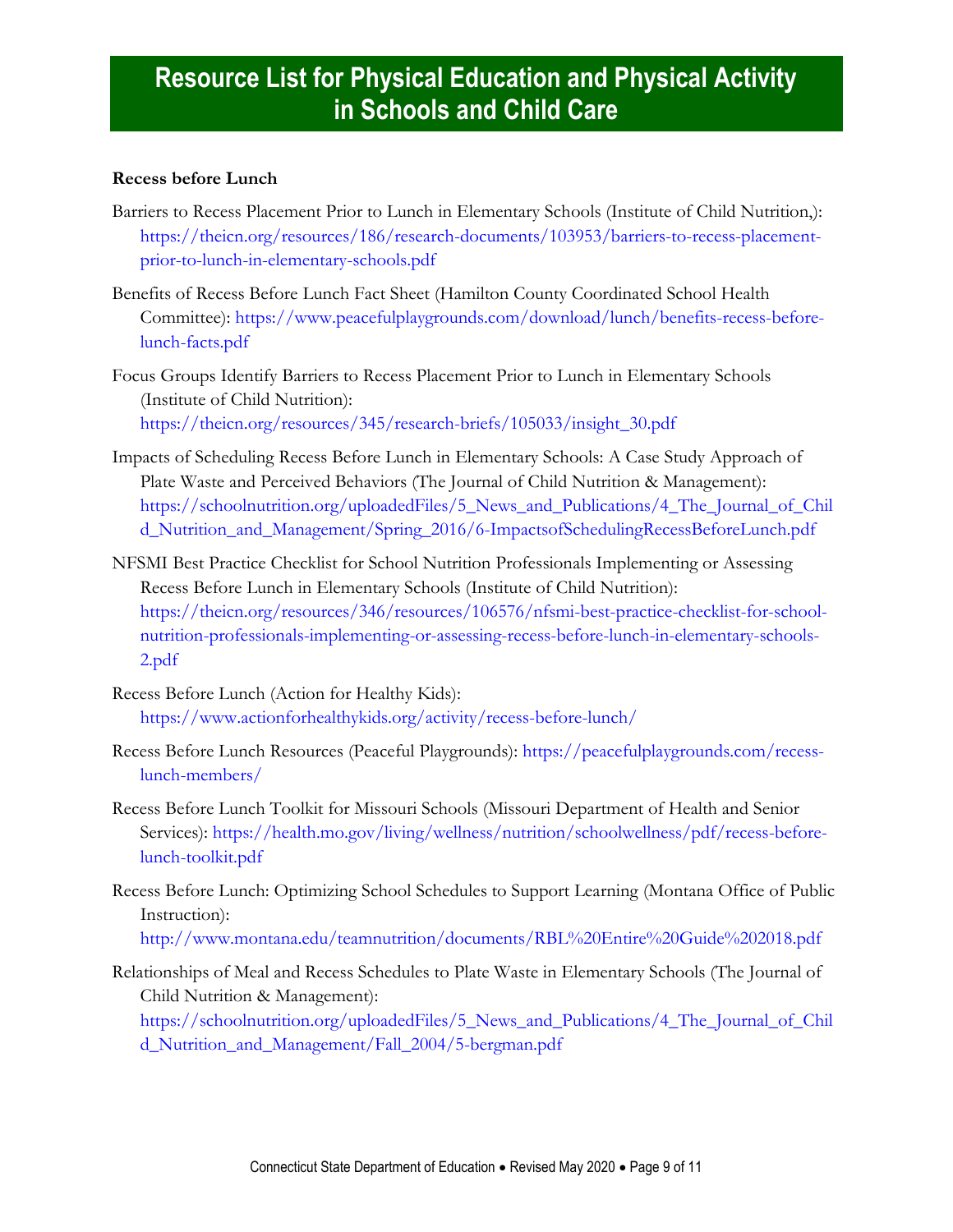Revisiting Recess Before Lunch

[https://schoolnutrition.org/uploadedFiles/Certification,\\_Education\\_and\\_Professional\\_develop](https://schoolnutrition.org/uploadedFiles/Certification,_Education_and_Professional_development/PDAs/revisiting-recess-before-lunch.pdf) [ment/PDAs/revisiting-recess-before-lunch.pdf](https://schoolnutrition.org/uploadedFiles/Certification,_Education_and_Professional_development/PDAs/revisiting-recess-before-lunch.pdf)

### <span id="page-9-0"></span>**Safe Routes to School**

- Connecticut Safe Routes to School Program (Connecticut Department of Transportation): [https://portal.ct.gov/DOT/Programs/Safe-Routes-to-School-SRTS-Program/SRTS---Getting-](https://portal.ct.gov/DOT/Programs/Safe-Routes-to-School-SRTS-Program/SRTS---Getting-Started)[Started](https://portal.ct.gov/DOT/Programs/Safe-Routes-to-School-SRTS-Program/SRTS---Getting-Started)
- International Walk to School Week:<http://www.iwalktoschool.org/>
- National Center for Safe Routes to School: <http://www.saferoutesinfo.org/>
- Pedestrian and Bicycle Information Center: <http://www.pedbikeinfo.org/>
- Safe Routes Partnership:<https://saferoutespartnership.org/>
- Safe Routes to School (CDC):<https://www.cdc.gov/policy/hst/hi5/saferoutes/index.html>
- Safe Routes to School (U.S. Department of Transportation): [https://www.fhwa.dot.gov/environment/safe\\_routes\\_to\\_school/](https://www.fhwa.dot.gov/environment/safe_routes_to_school/)
- Safe Routes to School Approaches to support children walking & bicycling to school (ChanegLab Solutions):<https://www.changelabsolutions.org/product/safe-routes-school>
- Steps to Creating a Safe Routes to School Program (Pedestrian and Bicycle Information Center): <http://guide.saferoutesinfo.org/steps/index.cfm>
- Walkability Checklist (Partnership for a Walkable America, Pedestrian and Bicycle Information Center, U.S. Department of Transportation and U.S. Environmental Protection Agency): <https://www.nhtsa.gov/sites/nhtsa.dot.gov/files/walkingchecklist.pdf>